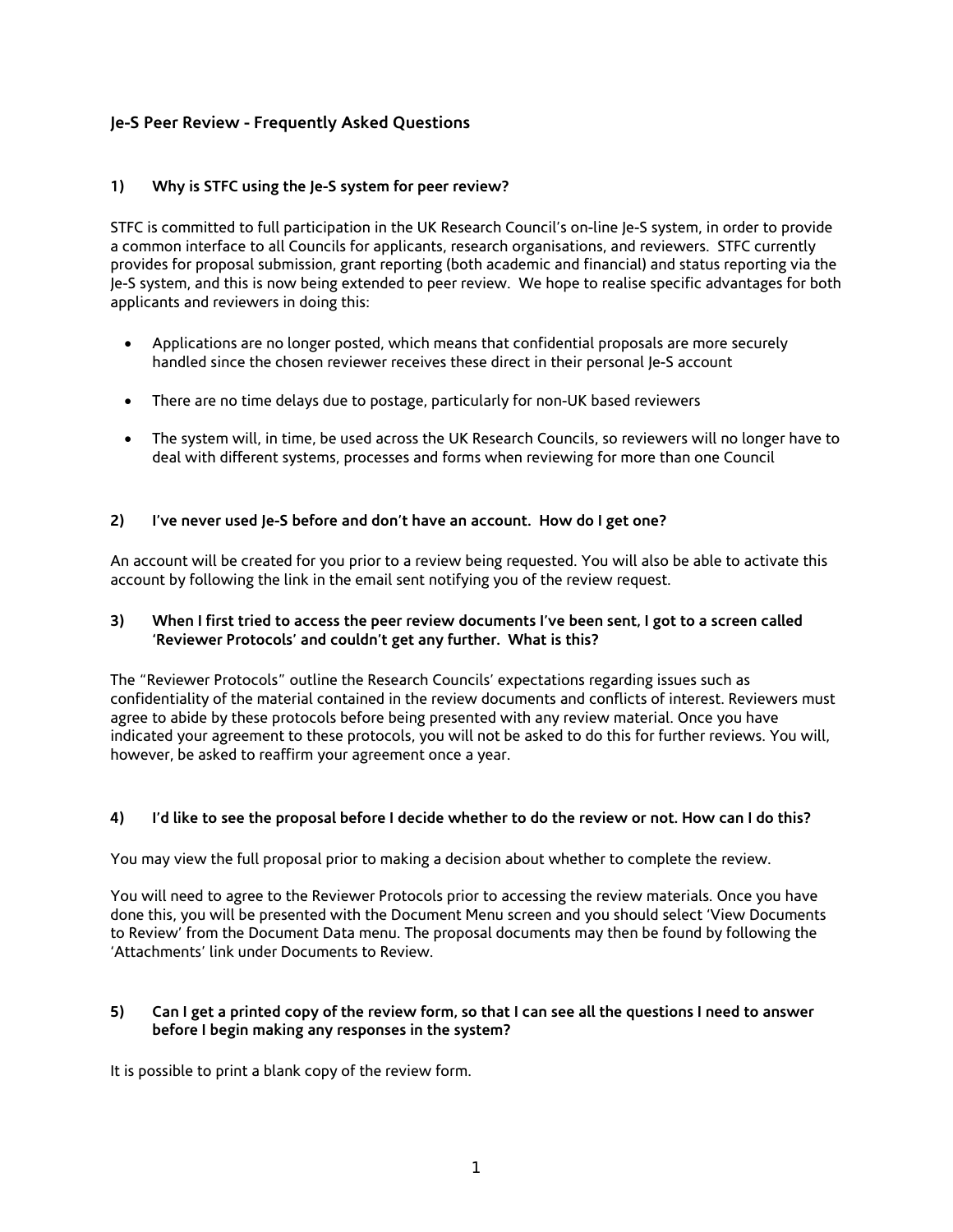In the Document Menu screen, you should select 'Create Document for Printing' from the Document Import/Export menu. If you then choose to 'include blank sections' under the print options, you can create a printout of the form that includes all questions.

# **6) Do I need to answer all the questions on the form?**

You will need to answer most questions in the'Edit' sections of the form if you are completing the review, or 'Decline to Review' only if you are declining the review request. You will then need to 'Submit Document' in order for STFC to receive your response(s). Choosing validate document, at any time, will show you which mandatory questions, if any, still require completion. You can do this before you start the review to get an indication of which questions you will have to respond to – this will be most of them.

There are maximum character limits (including spacing and punctuation) for each question, but no minimum limits. To check character counts for text prepared off line, or to edit longer text to the character limit, you may use the [character count test page](javascript:ShowTester();) within Je-S (a link to this is provided under each text box).

## **7) What information should I be giving in response to each question on the form? Are any guidance notes available?**

Previously, guidance notes were sent in hard copy along with proposals for review. Within Je-S there is context-sensitive Helptext into which we have inserted our guidance notes for completing the form.

If you select Help at the top-right corner of the screen while in any section of the review form, the appropriate guidance will appear. It is important that you take account of the Scheme under which the proposal has been submitted, as there will be scheme-specific guidance in many cases. The Scheme may be found in the header banner at the top of each of the peer review form screens.

# **8) I'm not sure what to do next. Who can I contact for help?**

If you need any assistance or advice in your use of the system or experience any problems, you should contact the Je-S Helpdesk. They can be contacted by telephone on 01793 444164 or by email on [JeSHelp@rcuk.ac.uk](mailto:JeSHelp@rcuk.ac.uk) and are available from 9am to 5pm Monday–Friday.

# **9) I'm not sure that I'm eligible to complete the review. Who can I contact for advice?**

If you need advice on your eligibility to carry out the review or have any questions regarding information contained in the proposal or on the review process, you should contact the STFC officer whose details appear in the 'Reviewer Information' section of the form.

# **10) I don't want to complete the review that I have been asked for. What should I do?**

It would be very helpful if you could tell us that you are unable or unwilling to complete the review as soon as possible, so that we may approach an alternative reviewer.

Ideally, you should do this by selecting 'Decline to Review' under the Document Data menu in the Je-S review form i.e you will need to login to the Je-S System and enter the peer review document in question. It is important that you select to Submit this section when you have supplied the information that is requested in order for STFC to be made aware of your response.